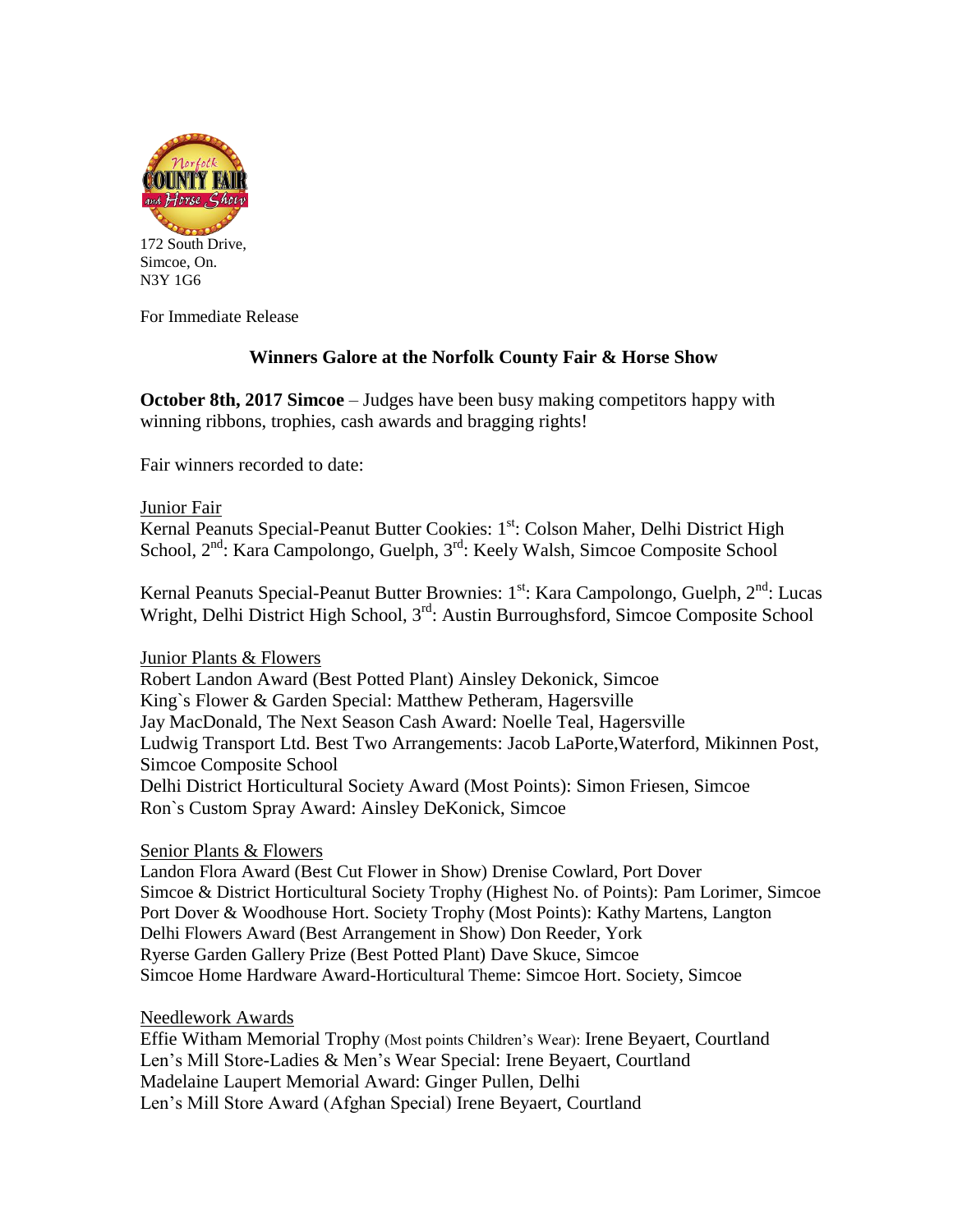Overall Homecraft Senator W.H. Taylor Trophy: Janet Dion, Simcoe

#### **Quilts**

Champion Quilt –Hand: Mary Lou White, Thorold Reserve Champion Quilt-Hand: Marion Petheram, Waterford Champion Quilt-Machine: Sarah Yetman, Brantford Reserve Champion Quilt-Machine: Barb Masefield, Ancaster Edith Sidway Memorial Trophy (Most points in Quilt) Jim Wilford, Ingersoll

#### Craft Awards

Craft Chairperson`s Special (Most Points): Valerie Whitehead, Ancaster Lynne Littlewood Memorial Trophy: Jessica Tutin, Brantford

#### Photography Awards

Harold I. Pond Award (Best Digital Print): Jessica Mastronardi, Harrow,On Norfolk County Fair Award (Best Black & White Print): Darryl Granger,Simcoe Fred's Photography Award (Best Colour Print): Pia O'Leary, London,On Best Print in Show: Pia O'Leary, London, On (Title: Balak! Make Way for the Donkey)

Art Department Winners: Norfolk County Fair-General Manager Awards Best Amateur Watercolour: Lynn Jones, Port Dover Best Amateur Oil: Connie Groh, St. Williams Best Amateur Other Media: Sandra Stewart, Waterford Best Amateur Ink or Pencil: Abigail Smith, Waterford

Edith Kent Memorial Trophy for Best Norfolk County Scene: Dianne Cowan, Port Ryerse Tri-County Insurance Award (Most Points Art Show): Sandy Stahlbrand, Port Dover

#### Fruit Awards

Cooper Tyme Real Estate Brokerage & BC Appraisals - Andres Big Apple Trophy "Apple Champion": Kim Ludwig, Simcoe Johnny Appleseed Award: Matthew Samborski, Simcoe Joan L. Cleaver Memorial Trophy (Most Points): Stephanie Samborski, Simcoe

#### Baking

Hilda M. Schuyler Memorial Award (Best yeast product in show) Jacqueline Hayes, Niagara Falls

Meadow Lynn Farms Special: 1<sup>st</sup> Place: Laura Maguire, Simcoe, 2<sup>nd</sup> Place: Suzanne Gibbons, Simcoe, 3rd Place: Drenise Cowlard, Port Dover

Simcoe Reformer Jam & Jelly Trophy (Highest Points in class): Jo-Anne Pos, Port Dover Runner Up: Liz Drennan, Waterford Halmo Jewellers Ltd. Award (Highest points in "Baked Products") Janet Dion, Simcoe